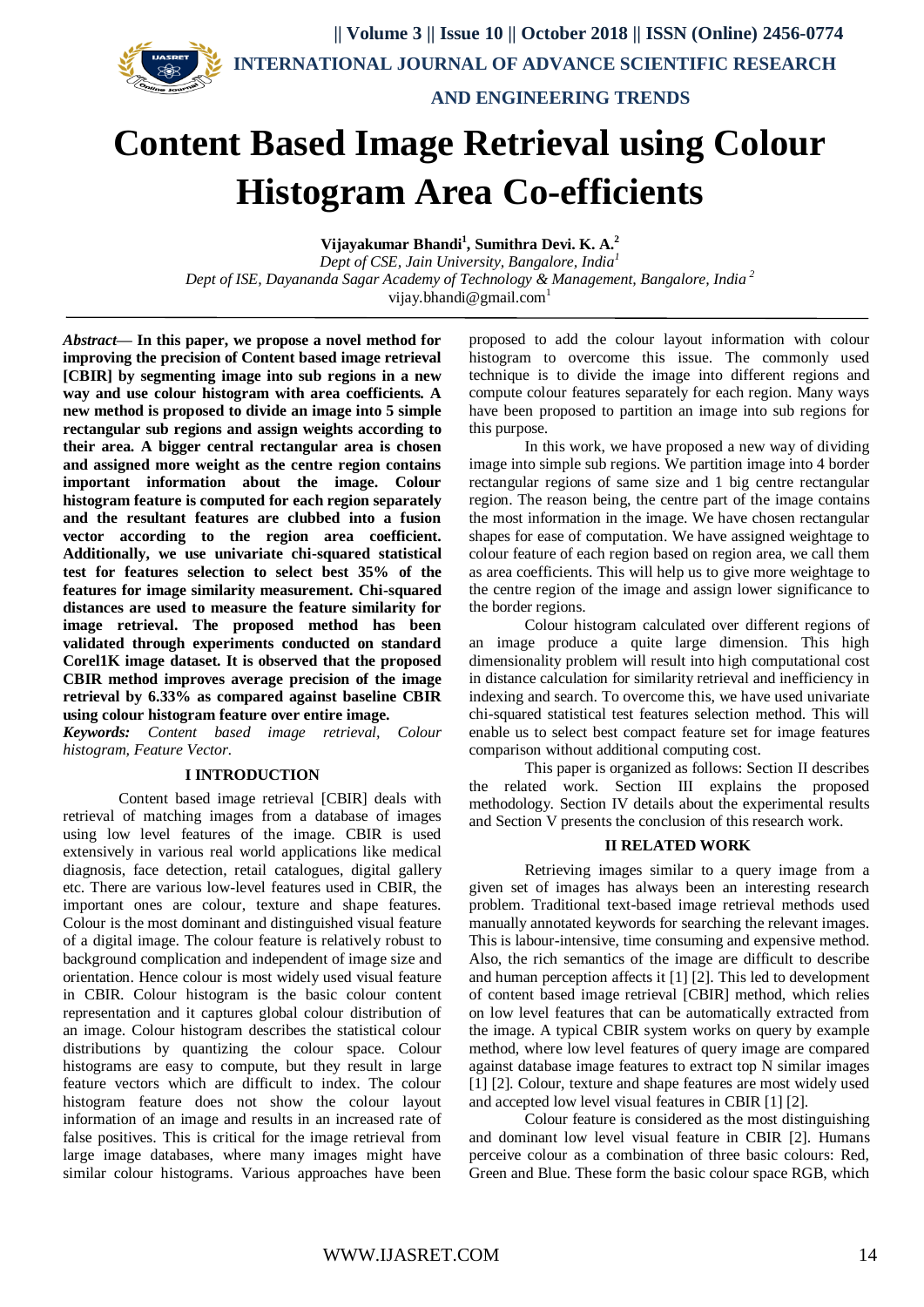



 **AND ENGINEERING TRENDS**

is widely used in image processing. By separating the luminance from the chromatic information, we can obtain more colour spaces. There are various popular colour spaces used in image processing, important ones being RGB, HSV, LAB, and CIE. Among all colour spaces, the Hue Saturation Value [HSV] is considered perceptual. This means colours can be matched in a way that is consistent with human perception. Hence HSV colour space is most suitable for colour image analysis [12] [13]. HSV colour space is used in our work.

The colour histogram feature is simple to calculate and provides good discriminating power in image retrieval. In cases where the image collection is large, the global colour feature tends to give many false positives. Hence general thought is to extend the global feature to local regions. A general practice to divide the image into multiple blocks and extract colour feature from each of the block [4] [5]. Malinga, Bongani et al. [6] partitioned image into a fixed number of equal blocks and represented them in terms of their local (block-wise) HSV histogram but no weights or coefficients were used to give importance to any of the blocks.

Stricker and Dimai [3] proposed a method where they divided an image into 5 partially overlapping regions as in Fig. 1(a) and computed colour moments for each region separately. They gave more weight to the centre eclipse region than other regions. The reason being the most important information of an image is captured in centre of the image. Stricker and Dimai [3] used arbitrary weights between 0 and 5 for the sub regions which can be specified during query time.



*Figure 1 Image partition methods from earlier methods and current proposed method* **III PROPOSED WORK**

The proposed CBIR method consists of an offline database indexing module and online query module as outlined in Fig. 2.

#### **A.Offline database indexing**

In this module, we process all images in the database to compute colour histogram feature and create a fusion features database. This is one-time offline exercise. Every image is converted to HSV colour space and partitioned into 5 regions as depicted in Fig. 1(c). Colour histogram feature [8 Hue bins, 12 Saturation bins, and 3 Value bins] is calculated and normalized for each region separately. Colour histogram feature calculated for each region produces a vector of 288 values. Hence for each image we get a fusion vector of 1440 values as we have divided image into 5 regions. The calculated colour histogram features are stored as a fusion vector in features database.

#### **B. Online query module**

In this online module, the retrieval of matching images corresponding to input query image is performed. The query image is converted to HSV colour space and divided into 5 regions as in Fig. 1(c), and then colour histogram feature [H-8, S-12, V-3 bins] is calculated and normalized for each region. The resultant 1440 features fusion vector is subjected to features selection to select best suitable features for image retrieval. We use univariate chi-squared statistical test selection method to select best features from the set of fusion vectors. Our experiments have shown that 35% of the features (504 features) provides better image retrieval performance. These features are compared against the same set of 35% best features from features database using chi-squared similarity measurement method. Based on the chi-squared distances, the retrieved images are ranked and top N images are returned.

**Offline Database Indexing Module** 

**Online Ouery and Search Module** 



*Fig. 2 Image partition methods from earlier methods and current proposed method*

#### **C. Performance Evaluation**

The performance of the image retrieval is measured in terms of precision and recall rates as defined by equations 1 and 2.

Precision = Number of relevant images retrieved / Total number of images retrieved (1)

Recall = Number of relevant images retrieved / Total number of images in the image class

(2)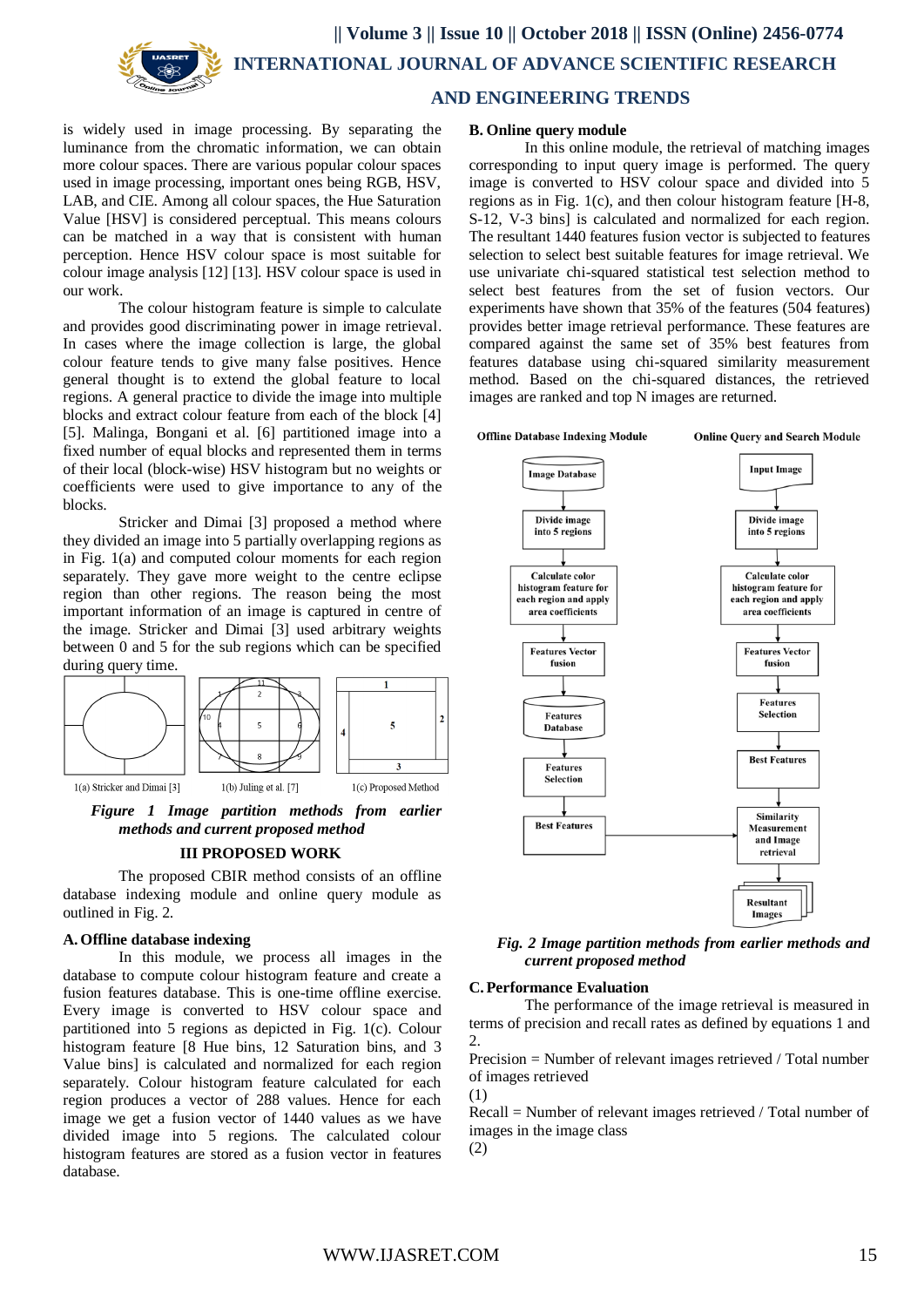**|| Volume 3 || Issue 10 || October 2018 || ISSN (Online) 2456-0774**



 **INTERNATIONAL JOURNAL OF ADVANCE SCIENTIFIC RESEARCH** 

## **AND ENGINEERING TRENDS**

#### **D.Implementation**

The proposed CBIR method is implemented using Python 2.7 on Windows 7 (64 bit) operating system with 16GB RAM and Intel core i7 processor.

#### **IV EXPERIMENTAL WORK**

Proposed CBIR method is subjected to experimental study on standard Corel 1K image dataset [Wang's dataset]. The dataset consists of 1000 images which are grouped into 10 classes with 100 images in each class [9]. The images are of the size 256x384 or 384x256. Given a query image from a class, it is assumed that the user is searching for images from the same class, and therefore the remaining 99 images from the same class are considered relevant and the images from all other classes are considered irrelevant. The precision and recall rates are measured by varying the number of images retrieved.

The experiment is carried out in 3 steps as outlined in below sections. One image from each class is used as query image. Same query images have been used in all 3 experiments.

### **A.Global Colour Histogram feature only [Method 1]**

We create a CBIR model by using colour histogram feature on the entire image. We use this as a baseline model to measure performance of proposed method over it. Since it is difficult to compare against earlier methods [3] [7] due to difference in image dataset and system configurations used.

For the baseline CBIR, colour histogram feature [H-8, S-12, V-3 bins] is calculated in HSV colour space for each image in the dataset and stored in features database. Similarly, colour histogram feature for query image is calculated and compared against features database. Chisquared distances method is used for features similarity measurement and matching images are retrieved. In this baseline CBIR, we get 64.47% average precision and 25.87% average recall across all classes. The class wise average precision is tabulated in table 1.

#### **B. Color histogram for 5 regions without area coefficients [Method 2]**

This step is carried out to check whether the features selection impacts the average precision of image retrieval in the proposed CBIR. The image is converted to HSV colour space and is split into 5 rectangular regions as in Fig. 1(c). Then colour histogram feature is calculated for each region and feature fusion vector of 1440 values is created. No weight coefficients are used during features fusion. Then we utilize univariate chi-squared statistical test features selection process to select best suitable 35% of features [504 features]. For few classes like 3 and 9, the average precision is quite lower than the baseline CBIR (method 1). This method gives us average precision of 57.05% and average recall 22.81%, which is lower than the baseline CBIR. The image retrieval results from this method are tabulated in below table 1.

#### **E. Colour histogram for 5 regions with area coefficients [Method 3]**

In this step, our proposed CBIR method using region area coefficients is subjected to experimentation. The

image is converted to HSV colour space and is split into 5 rectangular regions as in Fig. 1(c). For each image region colour histogram feature is calculated and is multiplied with area coefficient to form a final fusion vector as in equation 3.

Feature fusion = (CH region 1 x a1) U (CH region 2 x a2) U (CH region 3 x a3) U (CH region 4 x a4) U (CH region 5 x a5) (3)

Where a1, a2, a3, a4 and a5 are area coefficients of each image region. CH is the colour histogram feature for each region.

The area coefficients are calculated as in equation 4:

Area coefficient  $=$  Area of the region/Total area of the image (4)

The area 5 is the centre big rectangle and will get more weightage due to its large area.

Image retrieval results from our proposed approach are tabulated in table 1. Using proposed CBIR method we get 70.79% average precision and 28.6% average recall rate. The results show that the new proposed CBIR method improves the average precision by 6.33% and average recall by 2.73% as compared to baseline CBIR. As depicted in Fig. 3, the proposed CBIR method outperforms baseline CBIR by improving precision across classes and number of images retrieved.

| <b>TABLE I: AVERAGE PRECISION RATES FOR IMAGE</b> |
|---------------------------------------------------|
| <b>RETRIEVAL</b>                                  |

|                    | <b>Precision Rates from</b><br>various<br><b>Average</b> |             |                 |                     |
|--------------------|----------------------------------------------------------|-------------|-----------------|---------------------|
|                    | methods                                                  |             |                 |                     |
|                    | [Meth                                                    | [Method     | [Method         | <b>Improv</b>       |
|                    | 11<br>od                                                 | 2] CBIR     | 3]              | ement               |
|                    | <b>Baseli</b>                                            | with        | <b>Proposed</b> | in                  |
|                    | ne                                                       | colour      | <b>CBIR</b>     | precisio            |
| <b>Image</b>       | <b>CBIR</b>                                              | histogram   | method          | n                   |
| <b>Classes</b>     | using                                                    | 5<br>,      | using           | [Metho              |
|                    | colour                                                   | regions,    | area            | h<br>3<br><b>VS</b> |
|                    | histog                                                   | 35%         | coeff.          | <b>Method</b>       |
|                    | ram                                                      | features    |                 | 11                  |
|                    | on                                                       | but.<br>no  |                 |                     |
|                    | entire                                                   | area coeff. |                 |                     |
|                    | image                                                    |             |                 |                     |
| Class <sub>1</sub> | 65.13                                                    | 68.33%      | 71.80%          | 6.67%               |
| [Africa]           | $\%$                                                     |             |                 |                     |
| Class 2            | 47.20                                                    | 56.20%      | 55.47%          | 8.27%               |
| [Beach]            | $\%$                                                     |             |                 |                     |
| Class<br>3         | 47.40                                                    | 23.67%      | 50.53%          | 3.13%               |
| [Monuments]        | $\%$                                                     |             |                 |                     |
| Class 4            | 72.87                                                    | 49.47%      | 86.27%          | 13.40%              |
| [Buses]            | $\%$                                                     |             |                 |                     |
| Class<br>5         | 99.27                                                    | 98.67%      | 99.47%          | 0.20%               |
| [Dinosaurs]        | $\frac{0}{0}$                                            |             |                 |                     |
| Class<br>6         | 37.53                                                    | 39.13%      | 40.33%          | 2.80%               |
| [Elephants]        | $\%$                                                     |             |                 |                     |
| Class<br>7         | 73.07                                                    | 60.33%      | 88.67%          | 15.60%              |
| [Flowers]          | $\frac{0}{0}$                                            |             |                 |                     |
| Class<br>8         | 92.73                                                    | 89.67%      | 93.27%          | 0.53%               |
| [Horses]           | $\%$                                                     |             |                 |                     |
| Class<br>9         | 52.07                                                    | 37.87%      | 54.00%          | 1.93%               |
| [Mountains]        | $\frac{0}{0}$                                            |             |                 |                     |
| Class 10           | 57.40                                                    | 47.20%      | 68.13%          | 10.73%              |
| [Food]             | $\frac{0}{0}$                                            |             |                 |                     |